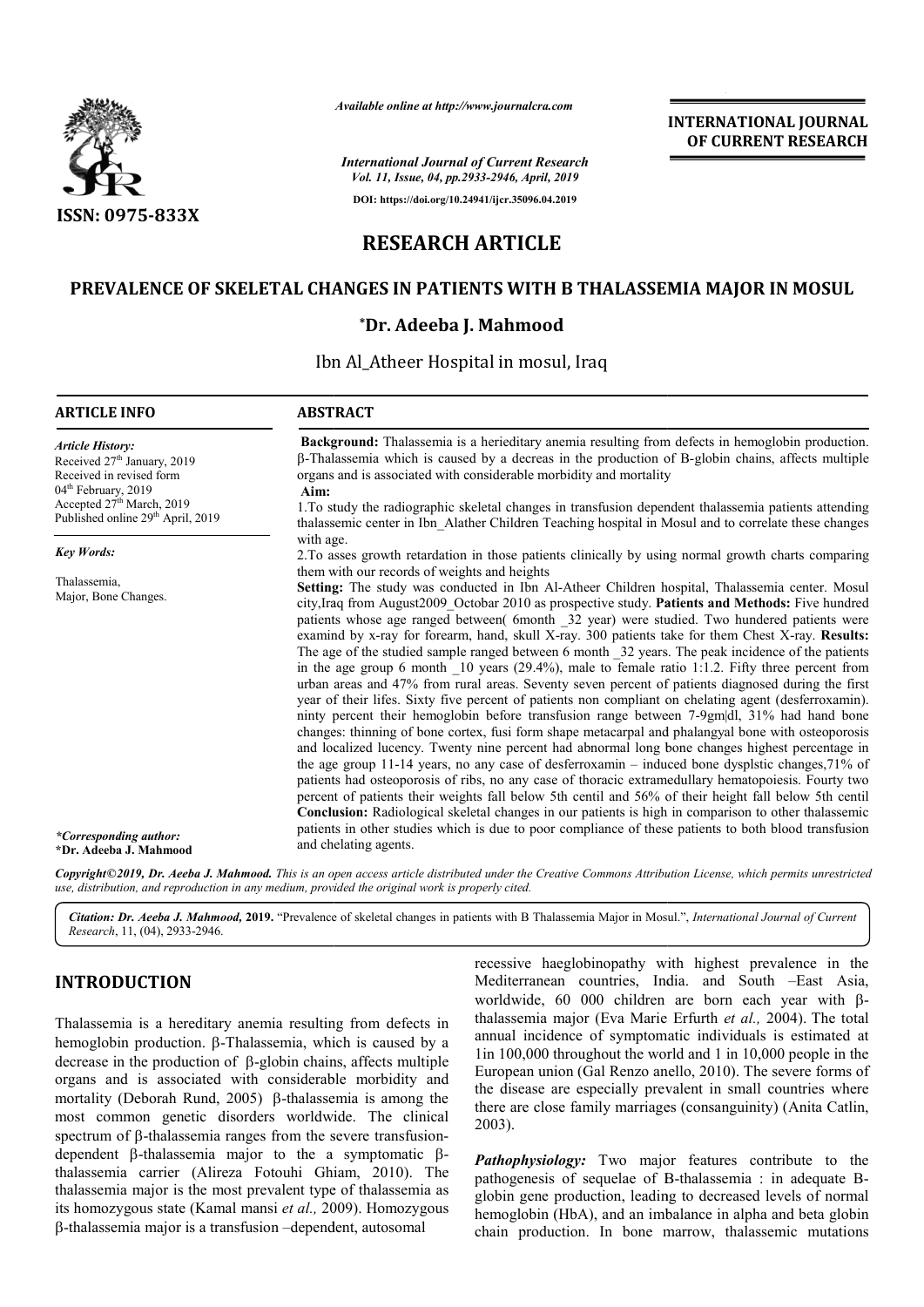disrupt the maturation of red blood cells, resulting in ineffective erythropoiesis the marrow is hyper active, but the patient has relatively few reticulocytes and severe anemia (Robert M, kligman, 2007). The excess unmatched alpha– globin chains accumulate in the growing erythroid precursors causing their premature death (ineffective erythropoiesis) (Orky Weizen *et al.,* 2006). In bone marrow, the alpha chain inclusions precipitate in the normoblasts, which are destroyed within the bone marrow before reaching reticulocyt stage causing in effective erythro-poiesis. The cells that gain entry in to the circulation are small, distorted and filled with inclusions. They also contain a very small amount of hemoglobin that produces the typical microcytic hypo chromic appearance of RBCs (Baker, 2000). These increased erythropoiesis causes expansion of bone marrow cavities, which may contribute to the reduction of bone mass and increases incidence of fractures. The pathogenesis of bone changes in thalassemia is not yet known. One explanation has been offered that increased erythropoiesis demand more bone marrow space through reduction of trabecular bone tissue. Previous studies have shown multiple factors may act in concert to produce bone disease in thalassemia these include hypogonadism, delayed puberty, iron deposition, vit. D deficiency, and desferioxamin toxicity in bone (Pat Mahachoklertwahana, 2003).

*Clinical manifestation of thalassemia major:* β-Thalassemia is characterized by chronic hemolytic anemia which becomes manifest later in infancy but not in the newborn. Pallor is constant and icterus not uncommon. Splenomegaly increases throughout childhood. hepatomegaly is also present, largely due to extramedullary erythropoiesis. The facies has a mongoloid appearance due to thickening of the facial bones (Krishna *et al.,* 2009). Growth retardation in patient with thalassemia major is probably multifactorial and may be caused by inadequate transfusion, iron overload with hypothalamic pituitary function derangement and or deferoxamine toxicity. Short stature is primarily due to a decrease in sitting height, which in turn, is related to deferoxamine toxicity on spinal growth. bone age is delayed (Chan, 2002). In adolescence, secondary sex characteris-tics are delayed. The skin color becomes ashen-gray due to the combination of pallor, jaundice, and hemosiderosis. Patient also presents cardiomegaly, hepatomegaly, and splenomegaly. Bimaxillar protrusion and other occlusal abnormalities are frequent abnormalities include spacing of teeth open bite, prominence malor bones, protrusion of maxilla and saddle nose (Salehi, 2007). Although conventional therapy such as repeated blood transfusions as well as iron chelation to reduced iron overload has improved clinical features of the disease, severe complications such as liver and heart disorders, viral infections and dysfunction of the endocrine system remain among the major causes of poor quality of life and high mortality (Feng *et al.*, 2006). Transfusion -transmitted infection (primarily hepatitis B and C) are an important cause of death in countries where proper testing is not available (Deborah Rund, 2005). Endocrine dysfunction may include hypothyrodism, gonadal failure, hypoparathyriodism, and diabetes mellitus. Congestive heart failure, and cardiac arrhythmias are potentially lethal complications of iron storage in individuals with thalassemia (Robert and kligman, 2007). Abnormal hematopoietic tissue usually develops in sites responsible for fetal hemopoiesis, such as spleen, liver, lymph node and kidney; however, other regions such as spine may

also become involved and may occasionally lead to progressive spastic myelopathy (Udita Dewan, 2010).

#### **Laboratory study:**

*Hematological testing:* Anemia is usually moderate to severe at time of diagnosis. The white cell count may be falsely elevated due to presence of nucleated red cells. Platelet count is normal. There is marked hypochromia, microcytosis anisocytosis, poikilocytosis, target cells and nucleated red cells. diagnosis is confirmed by hemoglobin electrophoresis which shows increase in fetal Hb (Hb F) (Asha Shah, 2004). The Hb pattern in beta thalassemia varies according to betatype. In beta-zero thalassemia, homozygous HbA is absent and HbF constitutes the 92-95% of the total Hb. In beta plus thalassemia homozygus HbA levels are between10 and 30% and HbF between 70- 90%. Hb A2 is variable in beta thalassemia homozygous (Gal Renzo anello, 2010). Serum ferritin concentration is a convenient and commonly used marker of total iron concentration. However, it is affected by hemolysis, in effective erythropoiesis, inflammation, and liver disease and its accuracy in the estimation of body iron under these circumstances has been shown to be unreliable (Chan, 2002).

*Imaging study:* The main pathological change that leads to radiological skeletal changes in beta thalassemia is extensive marrow proliferation. The severity of the skeletal responses is related to the type of thalassemia, the extent and duration of the disease, the type of treatment and the volume of blood transfusions given to the patient as well as the side effects of transfusion –chelation therapy and also depends on the bone involved (Bedir *et al.,* 2008) Osteoporosis represents an important cause of morbidity in adult patients with thalassemia major. The pathogenesis of osteoporosis in thalassemia major is multifactorial, and include bone marrow expansion, endocrine dysfu-nction and iron over load (Ersi Voskaridou, 2004). The Odontofacial manifestations that are diagnostic of thalassemia and differentiate it from other anemia's are present and include maxillary and mandible hyperplasia, reduced sinuses, displacement of maxillary dental structure, over bite, and generalized osteopenia (Lagia, 2006). Hyper transfusion and regular chelation therapy have allowed improved survival in patient with thalassemia major despite medical advances, growth failure and hypogonadism remain significant clinical problems in these patients. In adolescence disproportionate truncal shortening is due to platyspondyly resulting from a combination of factors like hemosiderosis desferrioxamin toxicity or deficiency of trace element (Louis, 2008).

Typical radiographic patterns in the skull included widened diploic space, atrophic especially outer Tables and in some patients, the hair on end pattern. In the ribs, bulbous expansion of the posterior and anterior segments and the rib within rib patterns were observed. As for the spine coarse trabecular arrangement was seen. The "cob web" pattern was seen in the pelvis and finally the lack of the normal concave out line was observed in the long bones (Orzincolo, 1994). Premature fusion of the physes in the tubular bones is a finding which occurs in 10-15% of children with thalassemia major usually after the age of 10 years and most frequently in the proximal humors and distal femur. Such fusion occurs most commonly in patients in whom treatment is delayed and transfusion is not performed until late in childhood or adolescent it may be unilateral or bilateral in distribution.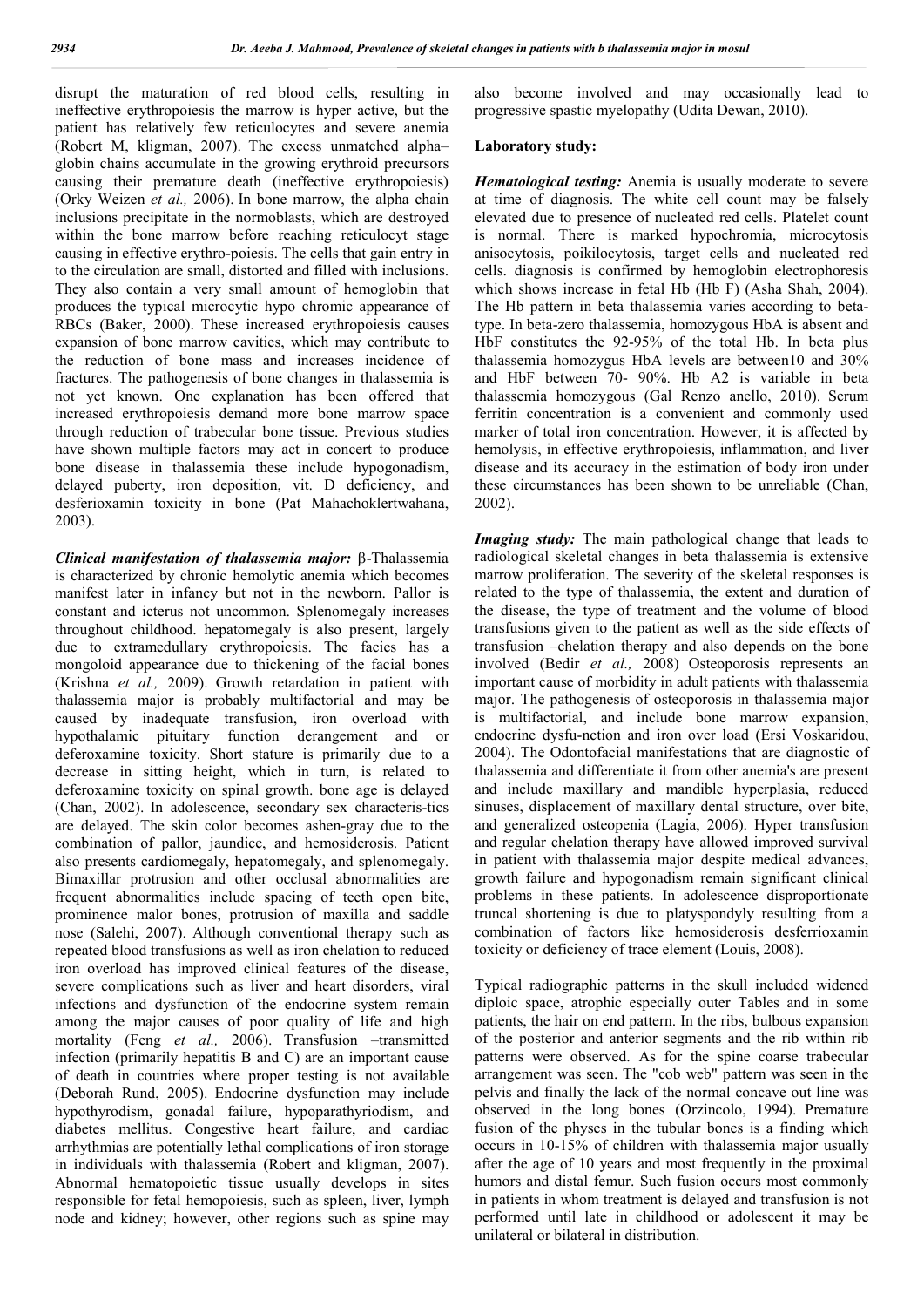In the humors, varus deformity is characteristic. Its pathogenesis is probably due to marrow hyperplasia, resulting in trabecular rarefaction and cortical thinning and perforation (De Roeck, 2003). Degenerative arthro-pathy may be the first manifestation of primary hemochromatosis which is seen by MRI. The prevalence of minimal fluid surrounding the scaphoid bone in MRI was (23.3%) which was a novel and significant finding. Other interesting changes included hypo signal intensity (T1and T2) in carpal, metacarpal, radius, and ulna bones. This imaging study can be used for accurate detection of hemochromatosis in joints of thalassemia patients (Karimi, 2007). Cardiac T2 magnetic resonance identifies patients at high risk of heart failure and arrhythmia from myocardial siderosis in thalassemia major and is superior to serum ferritin and liver iron. Using cardiac T2 for early identifycation and treatment of patients at risk is a logical means of reducing the high burden of cardiac mortality in myocardial siderosis (Kirk *et al.,* 2009). Hemochromatosis is identified radio graphically as marked increased hepatic attenuation compared to the spleen in the absence of IV contrast, a characteristic appearance is also seen on MRI, with diffuse marked absent signal on both T1 and T2- weighted images. Increased bilirubin production can lead to gallstones and cholecyctitis. (Roberto Maladonado, 2000) Extramedullary hematopioesis, hemosiderosis, and cholelithiasis are among the non–skeletal manifesta-tion of thalassemia Hypoparathyriodism is one of the most important endocrine complications of thalassemia major. By CT of the brain, Intracranial calcification was present in 54.2% of beta – thalassemia patients with hypoparathyriodism. The most frequent sites of calcification were basal ganglia and frontoparietal areas of the brain. Thalami, internal capsule, cerebellum and posterior fossa were other less frequently calcified regions of the brain (Karimi *et al.,* 2009).

*Desferrioxamin-induced bone dysplasia:* With provision of the modern regime of regular transfusion and desferioxamin chelation, desferioxamin-induced bone dysplasia was a much more frequently detected radiographic abnormality in betathalassemia major than radiographic features owing to medullary expansion. In plain film Osteoporosis, as indicated by thinned metacarpal cortices, remained a frequent feature irrespective of status of skeletal dysplasia. The changes due to the desferioxamin induced bone dysplasia include metaphyseal sclerosis in long bone, irregular sclerosis at the costochondral junction and platyspondyly (Chan *et al.,* 2002) Metaphyseal irregularity and abnormal vertebral body were seen in two of five children of thalassemia major who begun on a regimen of hyper transfusion and chelation with desferioxamin before the age of 3 years findings on radiographs included flattening of the thoracic and lumber vertebral bodies, Circumfrential metaphyseal osseous defects, sharp zones of provisional calcification and widened growth plates (Brill, 1991) Desferioxamin induced bone dysplasia is associated with height reduction and can be seen in patients receiving desferioxamin chelation therapy at a doses of less than 50 mg \kg \day. Awareness of the diagnosis is of importance as reduction of the dose may improve bone growth (Chan, 2000) The flattening of the vertebral bodies may be due to suppression of intramedullary hematopioesis by a high transfusion regimen.The reduced intravertebral pressure due to disturbed hemopoiesis could cause weight – bearing and other biological stresses to provoke a reduction in vertebral body height (Carlo Orzincolo, 1994).

*Management of thalassemia major:* Treatment of thalassemia major includes regular blood transfusion, iron chelation and management of secondary complications of iron over load. In some circumstances, spleen removal may be required. Bone marrow transplantation remains the only definitive cure currently available. Prognosis for individual with Bthalassemia has been improved substa-ntially in the last 20 years following recent medical advances in transfusion, iron chelation and bone marrow transplantation therapy. However, cardiac disease remains the main cause of death in patients with iron overload (Galanello, 2010) The thalassemias are likely to benefit in the future from specific gene therapy. There are also important advances in genetic counseling based on result of early fetal diagnosis (Stanley, 2005).

#### **Aims of the study**

- To study the radiographic skeletal changes in transfusion dependent thalassemic patients attending thalassemic center in Ibn Al -Atheer Children Teaching hospital in Mosul and to correlate these changes with age.
- To asses growth retardation in those patients clinically by using normal growth charts comparing them with our records of weights and heights.

Patients and methods: Five hundreds  $\beta$ -thalassemia major patients were included in this prospective study who are attending thalassemia center in Ibn-Alatheer pediatric hospital in Mosul for regular blood transfusion from August 2009 to October 2010. They are (275) males and (225) females. A history was taken from patients and their relatives including: name, age, residence, age at diagnosis, onset and number of blood transfusions, age of starting desferioxamin and the dose of the drug, frequency of blood transfusion per month. Patients were subjected to complete physical examinations and measuring body weight and height. The body weight of children below two years of age have been measured by using Baby scale / Seca 725 Vogel and Halke Germany, body length was measured in recumbent length using Shorr Board U.S.A. productions 17802 shotly Bridge place Olney, Maryland 20832. For children above two years of age using (Fazzini weighing and height measuring devised, Italy). The patients height and weight were compared with standard growth chart curve height for age and weight for age obtained from the national center for health statistics (NCHS) in order to asses the patients growth percentile.

Estimation of Hemoglobin concentration in g\100 ml done,2ml of blood sample was collected in E.D.T.A. container of 2.5 ml size to perform the following hematological investigations within one hour of sampling :Hb, reticulocyt, and blood film. Estimation of hemoglobin concentrations by Symex device model KX 21 N Japan serial no. A9682 (2007) was performed. All patients diagnosed as B- thalassemia major by using VARIANT hemoglobin testing system( Bio-Rad Diagnostic Group, Hercules, CA Milano, Monchen and results with predominant HbF. Patients were divided into two groups to reduce the effects of radiations on these tired patients :200 patients taking for them skull X-ray lateral view and X-ray of the left hand and fore arm,300 patients taking for them chest X-ray PA view. X-rays were taken to the patients using Shimadzu X-ray machines (Shimadzu corporation-Nishiuokyo-Kuwabaracho. Nakagyo-Ku.Kyoto 604-8511 Japan. and at optimal kv and mass and those bad quality X-ray films are either repeated at the time or discarded from the materials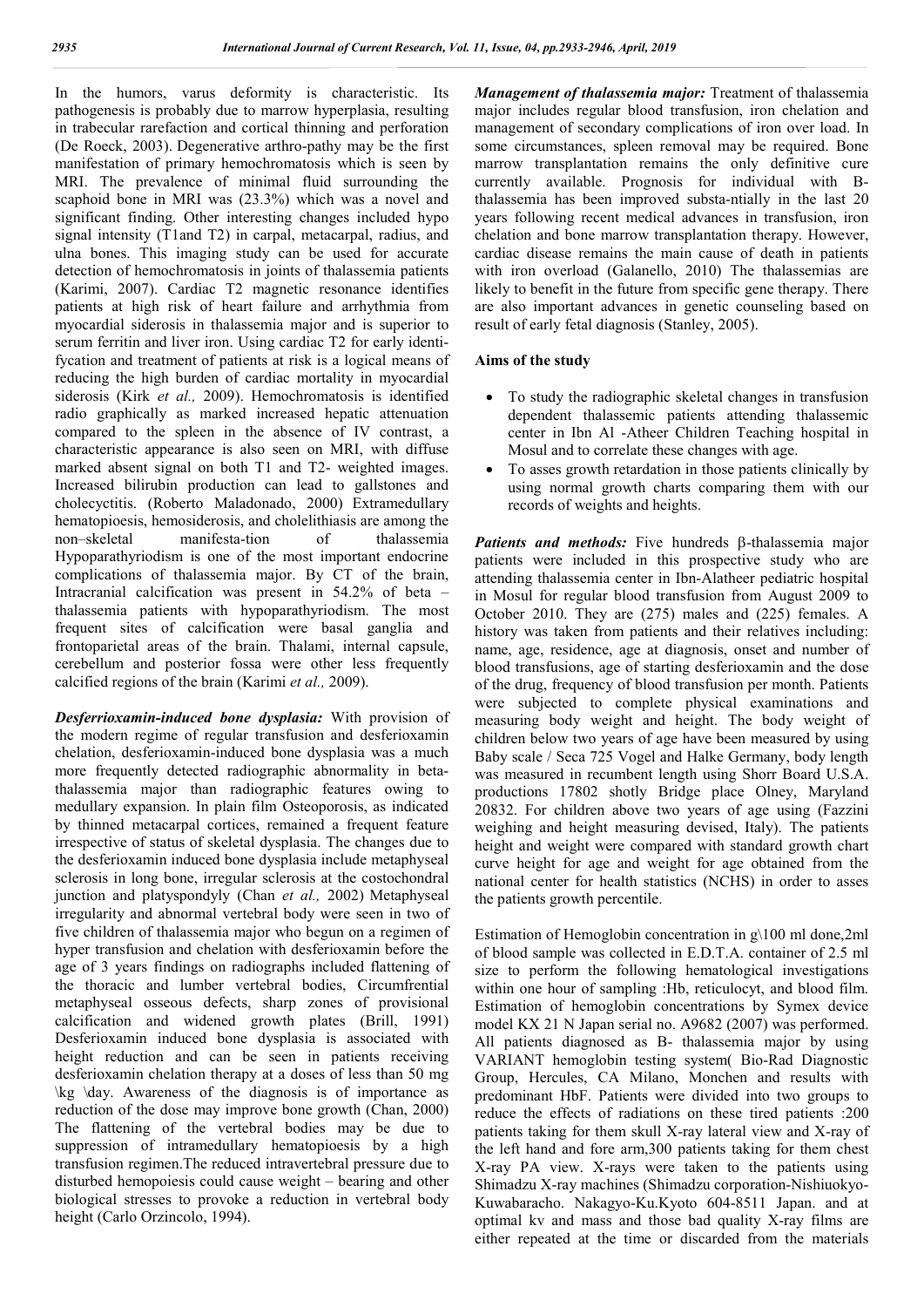under study. All these X-rays are taken once at time of admission and to minimize the exposure of the patients to radiation We didn't taken for example X-ray of para nasal sinuses, pelvis, feet, femur and we satisfied with those X-rays, mentioned above. The statistic method used S PS S (Chi square test and P Value).

#### **RESULTS**

Age distributions in 500 B-thalassemia major patients, their age group range from  $(> 1 - 32)$  year. 132 patients fall in the age group  $> 1 - 5$ year which represent (26.4%) of the total number of the studied patients. 147 patients fall in the age group (6-10) year and represents (29.4%) of the total number of the studied patients. 122 patients in the age group 11-14 years and their percentage from the total number of patients (24.4%). 99 patient were in the age group (15-32) years which represents (19.8%) of the total number of patients. The largest group of patients was in the range 6-10 years,then the percentage declines because of complications and end by death, the age range distributions in transfusion dependent Bthalassemia major shown in the Table 1 & Fig. 1(Histogram). Two hundred twenty five patients were females which represent (45%) of the total number of patients and 257 were males (55%), male to female ratio 1.2:1 as shown in Table 2. Hemoglobin level was done for each patient before taking blood transfusions, the patients were divided into two groups: 50 patients (10%) their Hemoglobin level ranges from 4-6 g\dl which indicates sever anemia and 450 patients (90%) their Hemoglobin level was between 7-9 g\dl which indicates mild to moderate anemia this is shown in Table 3, Fig. 2 (Pie chart). Complains of patients to desferoxamine 325 patients (65%) out of 500 patients had no complains and 175 patients (35%) had good complains to the drugs, as shown in Table 4, Fig. 3(Pie chart).

Five hundred patients were studied, (200) of them had skull xray lateral view, x-ray of the left hand and forearm, to see the effects of anemia and the blood transfusions on those patients. 300 patients was taken for them chest X-ray PA view to study the effects of thalassemia on the ribs and the heart. we divided the total number of patients into two groups to decrease the effects of radiations on those tired patients. Hand bone changes studied according to their age group:  $(> 1 - 5)$  years, 13 patients (6.5%) had abnormal hand changes which includes widening of the bones and thin cortex only. 28 patients (14%) had no abnormality seen. In the age group 6-10 years 21 patients (10.5%) had abnormal changes which include thinning of the cortex, the bone becomes fusiform shape, osteoporosis and localized lucency, and 45 patients (22.5%) show no abnormality. In the age group 11-14 years 12 patients (6%) had abnormal changes 37patients (18.5%) had no abnormal changes seen. In the age group 15-32 year 16 patients (8%) had abnormal hand changes and 28 patients (14%) had no abnormality in the hand bone seen. From the total numbers of the patients (31%) had hand bone changes and (69%) had no abnormal bone changes was seen, and the highest percentage located in the age group 6-10 years, the P-value by Chi- square test was 0.661 which is non significant as shown in Table 5, Fig. 4 (Pie chart) & Fig.5 a (x-ray of hand). Long bone of the fore arm (radius &ulna) shows variable degree of thinning of the cortex with increase medullary spaces were noted in 58 patients (29%) of the total number of cases, and 142 patients (71%) had no bone changes and the highest percentage of the abnormal changes in radius &ulna fall in the age group 11-14 years.

**Table 1. Age distribution of B-thalassemia major patients**

| Age             | Patients no. | % out of 500 Patients |
|-----------------|--------------|-----------------------|
| $>1 - 5$ years  | 132          | 26.4                  |
| $6 - 10$ years  | 147          | 29.4                  |
| $11 - 14$ years | 122          | 24.4                  |
| 15 -32 years    | 99           | 19.8                  |
| Total           | 500          | 100                   |



**Fig. 1. Histogram of age distribution of B-thalasemia major patients**

**Table 2. Gender distribution of - thalassemia major patients out of 500 patients**

| Sex    | Patients, no. | Percentage % |
|--------|---------------|--------------|
| Male   | 275           | 55           |
| Female | າາຈ           | 45           |
| Total  | 500           | 100          |

**Table 3. Show the Hemoglobin level of the studied patients out of 500 patients**

| Hemoglobin (gm/dl) | Patient. No. | Percentage% |
|--------------------|--------------|-------------|
| $4 - 6$            | 50           | . 0         |
| $7 - 9$            | 450          | 90          |
| Total              | 500          | 100         |



**Fig. 2. Pie chart show the Hemoglobin level of the studied patients out of 500 patients**

In the age group  $> 1 - 5$  years, 9 patients (4.5%) had abnormal long bone changes and 31 patients (15.5%) had normal long bone. In the age group 6-10 years 15 patients (7.5%)had abnormal radius & ulna and 49 patients (24.5%) had no abnormal changes. In the age group 11-14 years 30 patients (15%) had no changes and 21 patients (10.5%) had abnormal bone changes.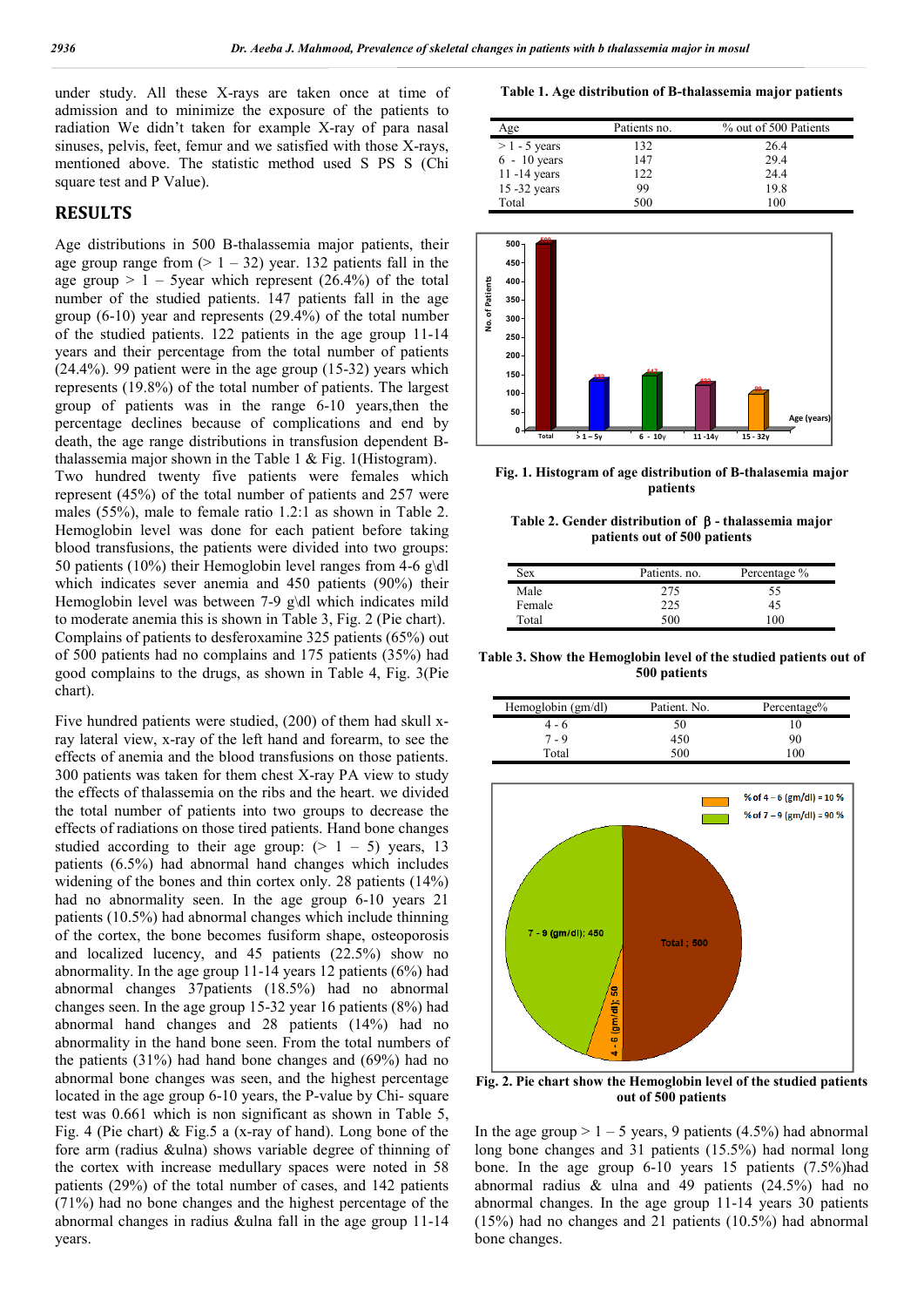

**Fig. 3. Pie chart of compliance of patients to desferoxamine**



**Fig. 4. Pie chart show the hand bone, radius and ulna(long bone) changes in the 200 patients out of 500 patients according to their ages**

In the age group 15-32 years 32 patients (16%) had no changes and 13 patients (6.5%) had abnormal radius and ulna changes. P-value by Chi-square test: 0.141 which's non significant. as shown in Table 5, Fig. 4 (Pie chart) & Fig. 5 b (x-ray of hand and fore arm).

**Skull changes in 200 patients studied in relation to their age group:**  $> 1 - 5$  years: 13 patients (12%) had abnormal skull radiological :10 of them (5%) had widening of diplio with thinning of outer table and 3 patients (1.5%) had widening of frontal region of skull only 15 patients (8%) had normal skull bone. In age group 6-10 years 50 patients (28%) had abnormal skull :47 patients (23.5%) of them had widening of the diplio and thinning of the outer Table and 2 (1%) had widening of the frontal region of the skull and one patient (0.5%) had enlargement of the diplio with hair -on-end changes. In the age group 11-14 years 7 patients who represent (4%) of the total number of the studied patients had normal skull bone, 45 patients (23%)had abnormal skull changes : 39 patients of them (19.5%) had thinning of the outer table of skulls and widening of diplio and 4 patients (2%) had widening of frontal Table and 2 patients(1%)had enlarged diplio with hair-on-end appearance and 7 patients (4%) had normal skull bone.In the age group 15-32 years 33 patients (19%) had abnormal skull changes: 30 patients (15%)had widening of diplio and thinning of outer Table,2 patients (1%) had widening of frontal region of skull, one patient(0.5%) had enlarge-ement of diplio with hair-on-end appearance while 27 patients (13%patients) had normal skull bone. From the 200 patients were done for them skull x- ray 141 patients (71%) had abnormal skull changes from them 126 patients (63%) had widening of diplio with thinning of the outer Table,

enlargement of diplio with hair-on-end appearance find in 4 patients (2%), and widening of frontal region of skull in 11 patients(5.5%) and Skull radiological changes in the studied patients. The P-value done by Chi-square= 0.001 which is significant, as shown in Table 6, Fig. 6 (Skull x-ray).

The rib changes were studied in 300 patients who were taken for them chest x-ray according to their age group. In age range  $> 1 - 5$  years 25 patients (8.3%) had abnormal rib changes, 20 patients (6.67%) out of the 25 patients had widening of the ribs and 23 patients who represent (7.67%) had osteoporosis, 18 patients had localized lucency (6%), 10 patients (3.3%)had sub cortical lucency, no rib within rib appearance seen in this age group and no any case of thoracic extramedullary hematopioesis is noticed in the studied patients. Patients with normal ribs were 45 who represent (15%) of the total number of patients with chest X-ray. The age group 6-10 years consist of 45 patients who represent (15%) of the total number had abnormal rib changes, 40 patients(13.3%) had widening of the ribs and 45 patients which represent (15%) had osteoporosis and 29 patients (9.67%) had localized lucency,25 patients(8.3%) had sub cortical lucency, 4 patients (1.3%) had rib –with in ribs appearance. 20 patients (6.7%) had no abnormal rib changes. In the age group 11-14 years 65 patients (22.67%) showed abnormal rib changes: 55 patients (18.3%) had widening of the ribs, 65 patients (21.67%) had osteoporosis, 53 patients (17.67%) had localized lucency, 40 patients (13.3%)had sub cortical lucency and 7 patients (2.3%) had rib-with-in rib appearance and 15 patients (5%) only had no abnormal rib changes.

In the age group 15-32 year 80 patients (26.67%) showed abnormal rib changes, 74 patients(24.67%) had widening of the ribs and 80 patients (27%) had osteoporosis, 68 patients (22.67%) had localized lucency and 37patients (12.3%) had sub cortical lucency, 9 patients (3%) had rib-with-in rib appearance, only 5 patients (1.67%) had normal ribs. From the total number of the chest X-ray taken 300, 215 patients (72%) showed abnormal rib changes: 189 patients (63%) had rib widening only, 213 patients (71%)had osteoporosis,168 patients (57%) had localized lucency,112 patients (36.3%)had sub cortical lucency and 20 patients (6.67%) had rib within rib appearance and 85 patients (28%) showed no rib changes. Pvalue by Chi –square test =0.001 which's very high significant, as shown in Table 7, Fig. 7 (Chest x-ray). In the chest x-ray of the studied patients we divided the patients with cardiomegally according to the age group: In the age group  $> 1 - 5$  years 32 patients (10.67%)had cardiomegally and 22 patients (7.3%) had normal heart shadow. In the age group 6-10 year 48 patients (16%) had cardiomegally while 30 patients (10%) had no cardiomegally. In the age group 11-14 years, 45 patients (15%)had cardiomegally while (39) patients (13%) had no cardiomegally. In the age group15-32 years (55) patients (18.3%) had cardiomegally while (29)patients (9.6%) had no cardiomegally. From the total number 300 patients who were take for them chest x ray 180 patients (60%) had cardiomegally and 120 patients (40%)had no cardiomegally, the P-value was 0.460 (non significant) as shown in Table 8, Fig. 8 (Histogram) & Fig. 9 (Chest X-ray).

*Other complications seen in the studied patients:* delayed puberty 145 patients (65.6%) from the 221 patients who represent the age group 10- 14 years and age group 15-32 years, diabetes in 56 patients (11.2%), hypoparatyriodism 54 patients (10.8%), hepatitis C virus infection 66 patients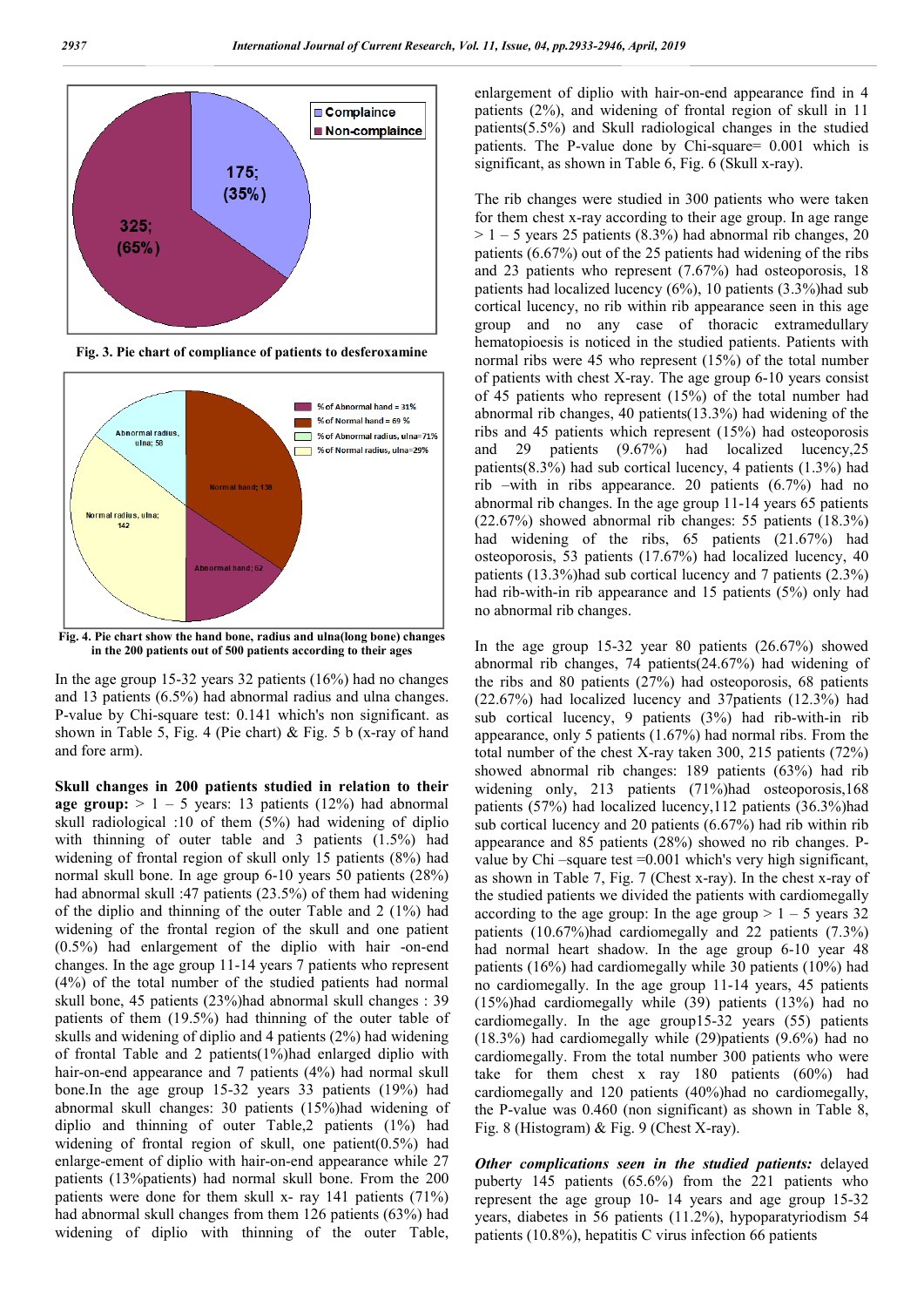#### **Table 5. Show the hand bone, radius and ulna(long bone) changes in the 200 patients out of 500 patients according to their ages**

| Age range               | Normal Hand<br>pt.no. | వ    | hand<br>Abnormal<br>pt.no. | న    | changes<br>dysplastic<br>Hand | ulna<br>radius,<br>normal<br>pt.no. | వ    | pt. no. abnormal radius&<br>ulna | $\mathcal{S}_{\mathbf{0}}$ | changes<br>dysplastic<br>bone<br>Long |
|-------------------------|-----------------------|------|----------------------------|------|-------------------------------|-------------------------------------|------|----------------------------------|----------------------------|---------------------------------------|
| $>$ 1-5 year            | 28                    | 14   | 13                         | 6.5  | $\sim$                        | 31                                  | 15.5 | 9                                | 4.5                        | ۰                                     |
| $\overline{6}$ -10 year | 45                    | 22.5 | 21                         | 10.5 | $\sim$                        | 49                                  | 24.5 | 15                               | 7.5                        | ۰                                     |
| $11-14$ year            | 37                    | 18.5 | 12                         | 6    | $\overline{\phantom{0}}$      | 30                                  | 15   | 21                               | 10.5                       | ۰                                     |
| 15 -32year              | 28                    | 14   | 16                         | 8    | $\overline{\phantom{0}}$      | 32                                  | 16   | 13                               | 6.5                        | ۰                                     |
| Total<br>200            | 138                   | 69   | 62                         | 31   | $\sim$                        | 142                                 | 71   | 58                               | 29                         | ۰                                     |
| $P^*$ -value            | 0.661                 |      |                            |      |                               | 0.141                               |      |                                  |                            |                                       |

#### **Table 6. Shows relation of age to skull changes**

| Age          | pt. no. with normal<br>skull & % | pt. no. with abnormal<br>skull & % | Widening of diplio $&$<br>thinning of outer Table & $%$ | Widening of frontal<br>region $&\%$ | Enlargement of diplio<br>with hair-on-end<br>appearance $&\%$ |
|--------------|----------------------------------|------------------------------------|---------------------------------------------------------|-------------------------------------|---------------------------------------------------------------|
| $>$ 1-5 year | 15                               | 13                                 | 10                                                      |                                     | $\theta$                                                      |
|              | 8 %                              | $12\%$                             | $5\%$                                                   | $1.5\%$                             |                                                               |
| $6-10$ year  | 10                               | 50                                 | 47                                                      |                                     |                                                               |
|              | $5\%$                            | 28 %                               | 23.5%                                                   | $1\%$                               | $0.5\%$                                                       |
| $11-14$ year |                                  | 45                                 | 39                                                      | $\overline{4}$                      |                                                               |
|              | $4\%$                            | 23 %                               | 19.5%                                                   | $2\%$                               | $1\%$                                                         |
| 15-32 year   | 27                               | 33                                 | 30                                                      | 2                                   |                                                               |
|              | 13 %                             | 19%                                | $15\%$                                                  | $1\%$                               | $0.5\%$                                                       |
| Total        | 59                               | 141                                | 126                                                     | 11                                  | 4                                                             |
| 200          | 29 %                             | 71 %                               | 63 %                                                    | 5.5 %                               | $2\%$                                                         |
| $P^*$ value  | 0.001                            |                                    |                                                         |                                     |                                                               |

#### **Table 7. Show the ribs changes in the studied patient according to their ages**

| Age Range      | pt. with normal<br>ribs $&\%$ | pt. with abnormal<br>ribs $&\%$ | Rib widening<br>$&\%$ | Osteoporosis &<br>$\%$ | Localizes lucency<br>& $\%$ | Subcortical<br>lucency $&\%$ | Rib-within-<br>rib & $\%$ |
|----------------|-------------------------------|---------------------------------|-----------------------|------------------------|-----------------------------|------------------------------|---------------------------|
| $>$ 1-5 year   | 45                            | 25                              | 20                    | 23                     | 18                          | 10                           |                           |
|                | 15%                           | 8.3%                            | 6.67%                 | 7.67%                  | 6%                          | 3.3%                         | $0\%$                     |
| $6-10$ year    | 20                            | 45                              | 40                    | 45                     | 29                          | 25                           | 4                         |
|                | 6.7%                          | 15%                             | 13.3%                 | 15%                    | 9.67%                       | 8.3%                         | 1.3%                      |
| $11 - 14$ year | 15                            | 65                              | 55                    | 65                     | 53                          | 40                           |                           |
|                | 5%                            | 22.67%                          | 18.3%                 | 21.67%                 | 17.67%                      | 13.3%                        | 2.3%                      |
| 15-32 year     |                               | 80                              | 74                    | 80                     | 68                          | 37                           | 9                         |
|                | 1.67%                         | 26.67%                          | 24.67%                | 27%                    | 22.67%                      | 12.3%                        | 3%                        |
| Total          | 85                            | 215                             | 189                   | 213                    | 168                         | 112                          | 20                        |
| 300            | 28 %                          | 72 %                            | 63%                   | 71%                    | 57%                         | 36.3%                        | 6.67%                     |
| $P^*$ value    | 0.001 (Very high significant) |                                 |                       |                        |                             |                              |                           |

\* Chi-square test was used with df = 3.  $P < 0.05$  significant P > 0.05 non-significant

#### **Table 8. Show the cardiomegally in the studied patient according to their ages**

| Age Range      | pt. with cardiomegally | Percentage % | pt. with out cardiomegally | Percentage % |
|----------------|------------------------|--------------|----------------------------|--------------|
| $>$ 1-5 year   | 32                     | 10.67        | 22                         | 7.3          |
| $6-10$ year    | 48                     | 16           | 30                         | 10           |
| $11 - 14$ year | 45                     | 15           | 39                         |              |
| 15-32 year     | 55                     | 18.3         | 29                         | 9.6          |
| Total          | 180                    | 60           | 120                        | 40           |
| 300            |                        |              |                            |              |
| $P^*$ value    |                        |              | 0.460 (Non-significant)    |              |

#### Table 9. Complication of  $\beta$ -thalassemia patients

| Complication                | No. of patients | $\%$ |
|-----------------------------|-----------------|------|
| Delayed puberty             | 145             | 65.6 |
| Diabetis mellitus           | 56              | 11.2 |
| Hypoparathyroid             | 54              | 10.8 |
| Hepatitis C virus infection | 66              | 13.2 |
| Cholelithiasis              | 59              | 11.8 |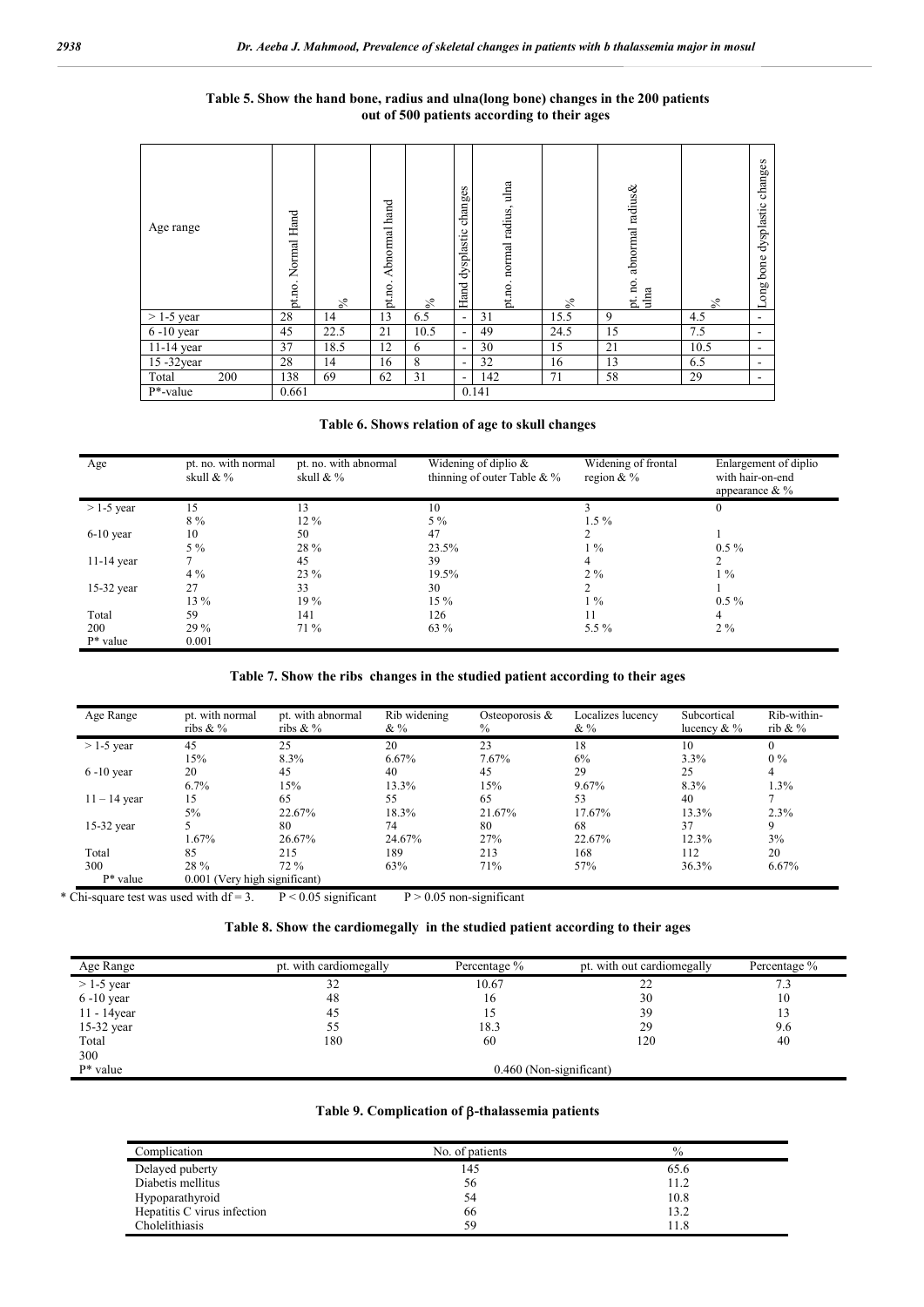

a-Hand

b-Hand and fore arm

**Fig. 5. X-ray of hand (a) and x-ray of hand and fore arm (b) showing trabeculations and cortical thinning in the metacarpals, phalanges, radius & ulna**



**Fig. 6. Lateral skull X-ray showing thickening with hair – on – end appearance**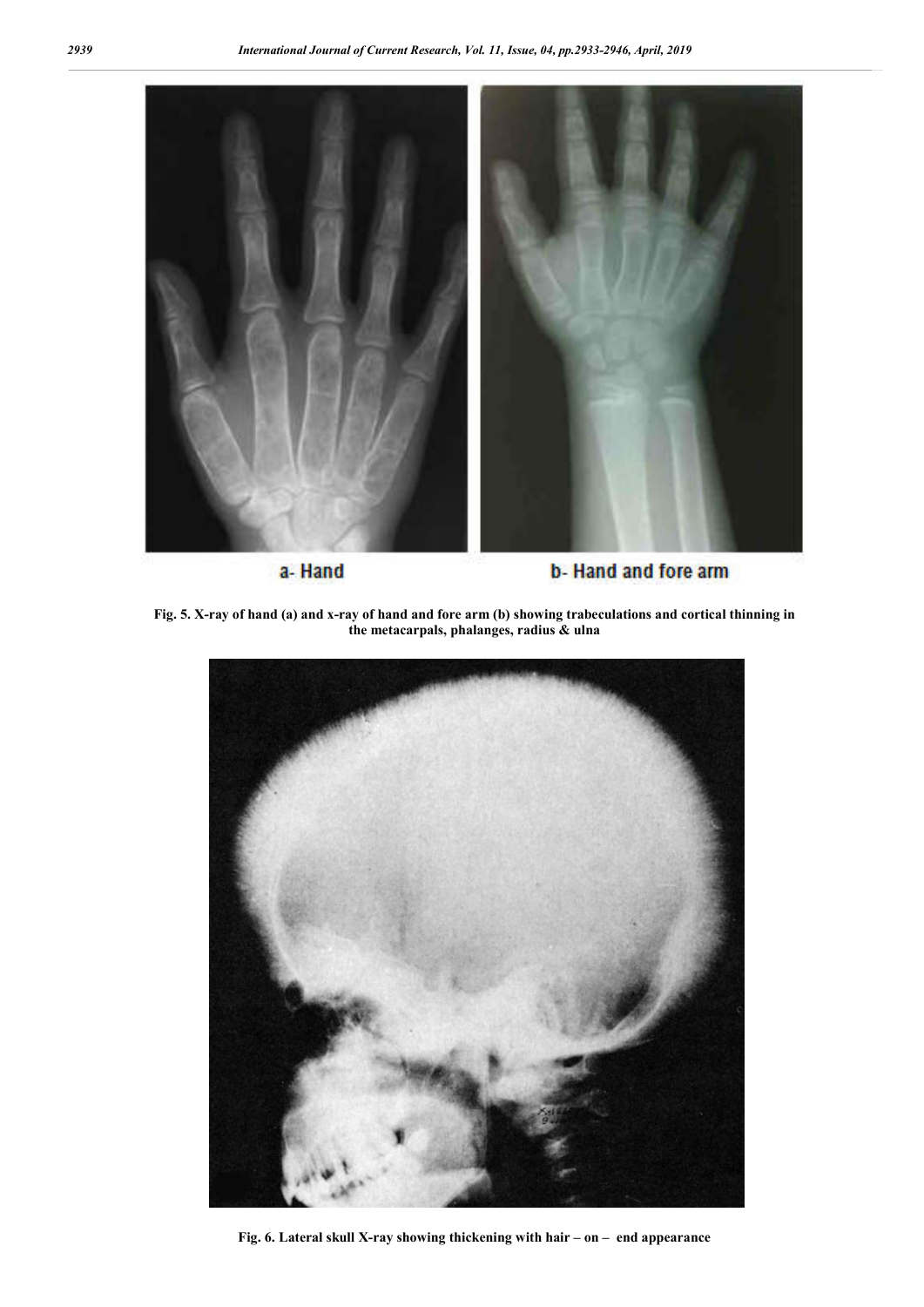| Age Range    | pt. no. Below<br>5th centile | $\frac{0}{0}$           | no.<br>pt.<br>$5th-25th$<br>centile | $\frac{0}{0}$ | pt. no. above<br>$25-50$ th<br>centile | $\%$ | pt.<br>no.<br>above 50th<br>centile | $\frac{0}{0}$ |
|--------------|------------------------------|-------------------------|-------------------------------------|---------------|----------------------------------------|------|-------------------------------------|---------------|
| $>1-5$ year  | 28                           | 5.6                     | 45                                  | 9             | 25                                     |      | 29                                  | 5.8           |
| $6-10$ year  | 45                           | 9                       | 67                                  | 13.4          | 32                                     | 6.4  | 23                                  | 4.6           |
| $11-14$ year | 89                           | 17.8                    | 33                                  | 6.6           |                                        | 0.20 | 3                                   | 0.60          |
| 15-32 year   | 49                           | 9.8                     | 26                                  | 5.2           |                                        | 0.6  | 2                                   | 0.40          |
| Total        | 211                          | 42.2                    | 171                                 | 34.2          | 61                                     | 12.2 | 57                                  | 11.4          |
| 500          |                              |                         |                                     |               |                                        |      |                                     |               |
| $P^*$ value  | 0.001                        | (Very high significant) |                                     |               |                                        |      |                                     |               |

**Table 10. Distributions of B-thalassemia major according to their weight centile on growth charts**

**Table 11. Distributions of B-thalassemia major patients according to their height centile on growth charts**

| Age          | pt. no. below<br>5th centile | $\%$ | pt. no. 5th-<br>25th centile | $\%$ | pt. no. above 25th-<br>50th centile | $\%$ | pt. no. above<br>50th centile | $\%$         |
|--------------|------------------------------|------|------------------------------|------|-------------------------------------|------|-------------------------------|--------------|
| $>$ 1-5 year | 43                           | 8.6  | 46                           | 9.2  | 18                                  | 3.6  | 13                            | 2.6          |
| $6-10$ year  | 65                           | 13   | 44                           | 8.8  |                                     | 3.4  |                               | 2.2          |
| $11-14$ year | 120                          | 24   | 24                           | 4.8  |                                     | 2.2  |                               | $\mathbf{0}$ |
| $15-32$ year | 52                           | 10.4 | 19                           | 3.8  | 10                                  |      |                               | 1.4          |
| Total 500    | 280                          | 56   | 133                          | 26.6 | 56                                  | 11.2 | 31                            | 6.2          |
| $P^*$ value  |                              |      |                              |      | 0.001 (Very high significant)       |      |                               |              |



**Fig. 7. Chest x-ray showing rib with in a rib the central areas of increased density seen in most of the ribs**



**Fig. 8. Histogram showing the cardiomegally in the studied patient according to their ages**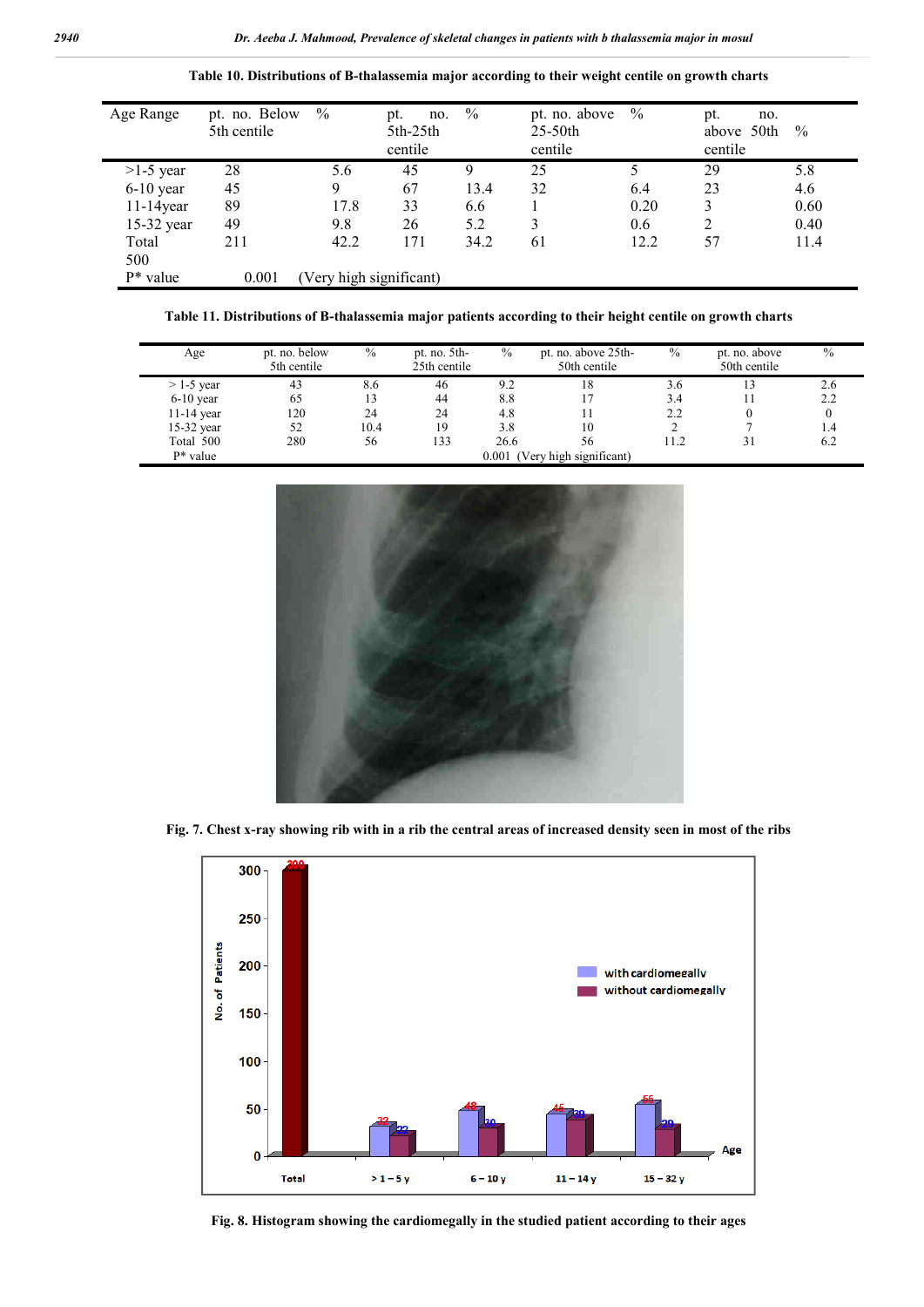

**Fig. 9. Chest X-ray showing cardiomegally in β-thalassemia major patient** 



**Fig. 10. Pie chart of distribution of -thalassemia major according to their weight centile on growth charts**



Fig. 11: Pie chart of distribution of β-thalassemia major patients according to their **height centile on growth charts**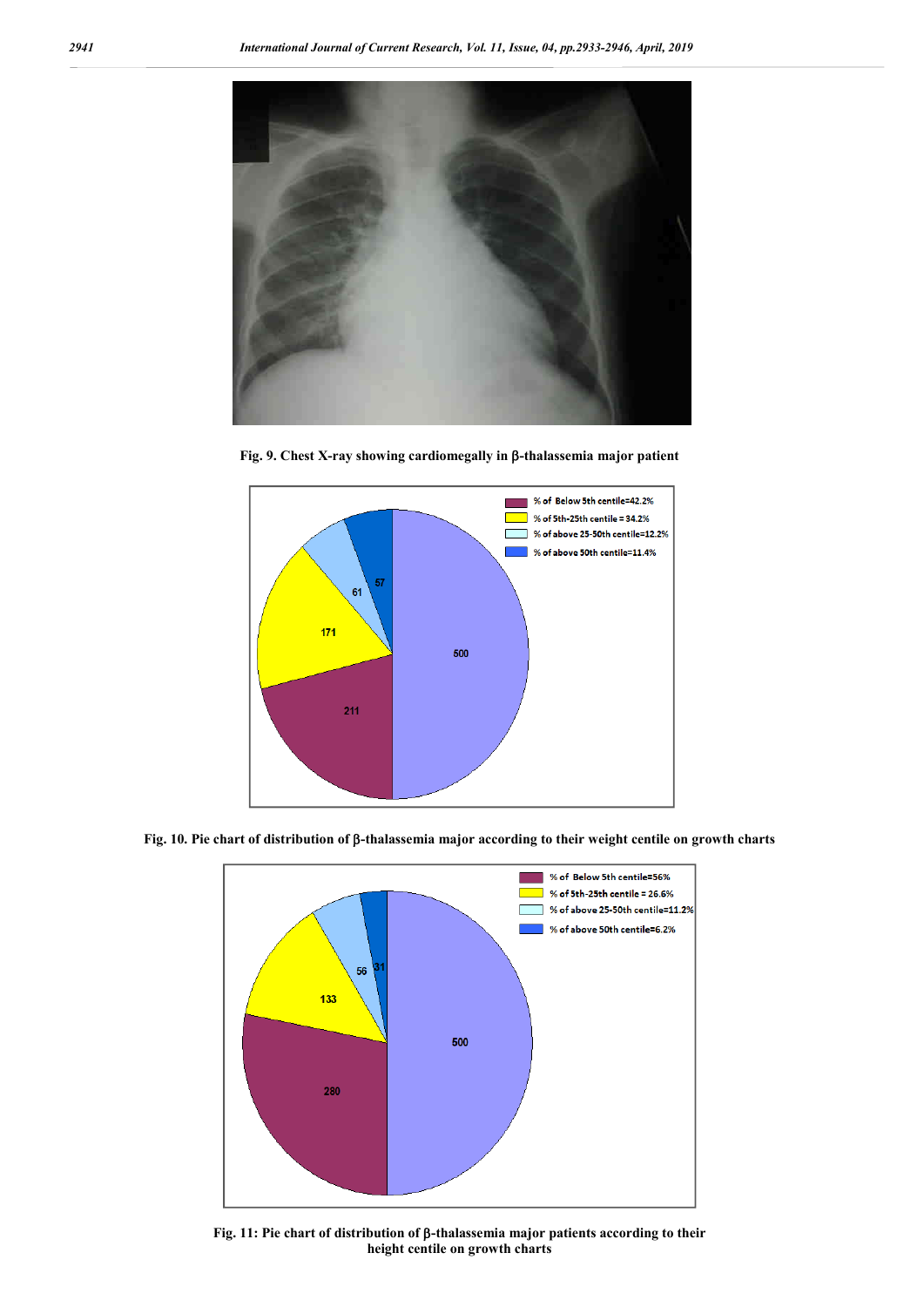

**Fig. 12. Distributions of -thalassemia major according to their weight & height centile on growth charts (In boys)**



**Fig. 13. Distributions of -thalassemia major according to their weight & height centile on growth charts (In girls)**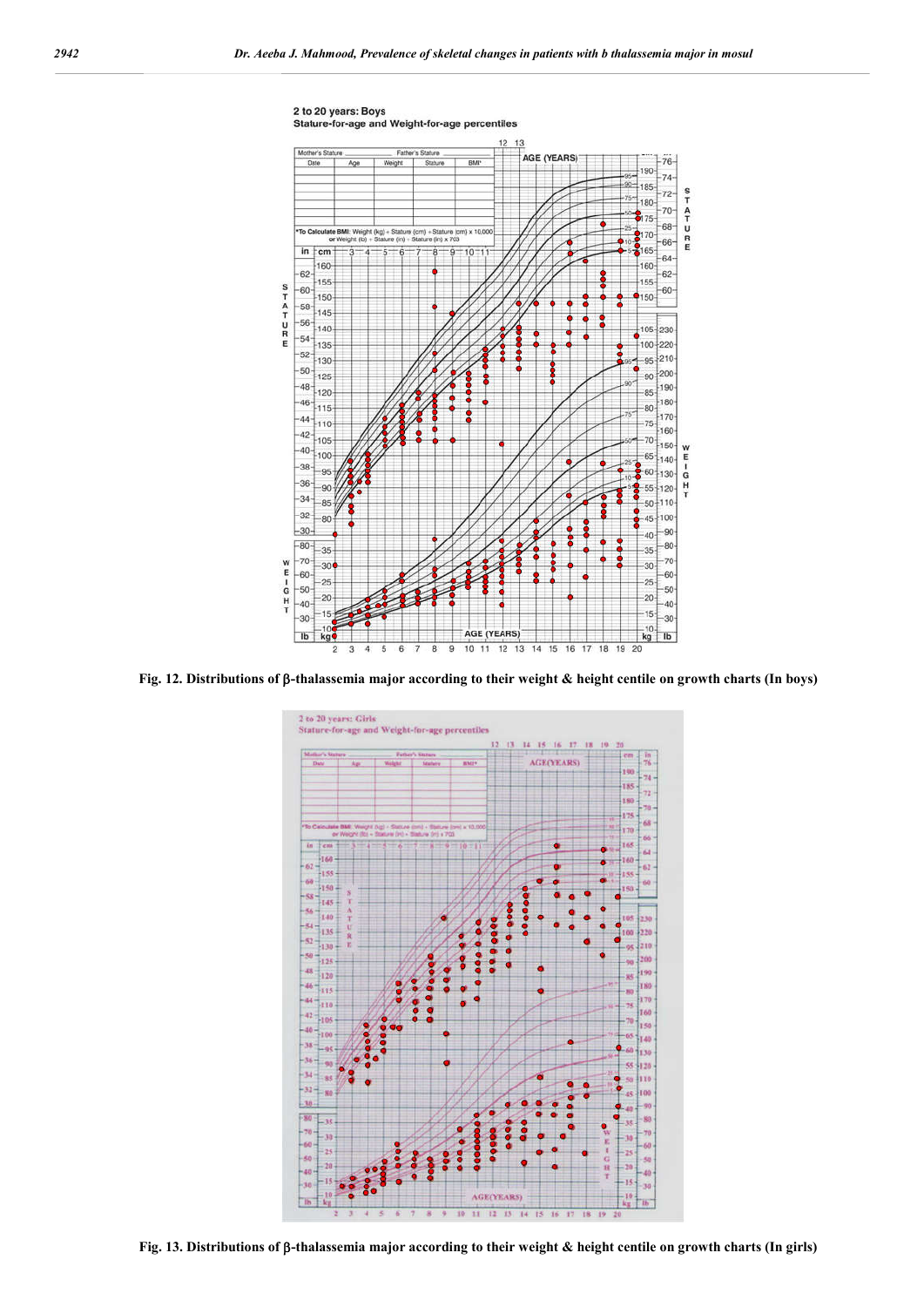(13.2%), cholelithiasis in 59 patients (11.8%) of the total number of the patients, as shown in Table 9. Effects of anemia in thalassemic patients on their growth studied by using the W H O growth charts for weight and height.

- Weight for age of the age group  $> 1 5$  year 28 patients out of the total number 500 patients, (5.6%) fall below the  $5<sup>th</sup>$  centile (which regarded as sever weight for age retardation.
- In the age group  $6-10$  years 45 patients(9%) fall below 5<sup>th</sup> centile which represent sever retardation for their age group.
- In age group 11-14 years 89 patients (17.8%) fall below  $5<sup>th</sup>$  centil.
- In the age group 15-32 years 49 patients (9.8%) their weight fall below the  $5<sup>th</sup>$  centile.

From the total number of patients under study 500, 211 patients  $(42.2\%)$  fall below  $5<sup>th</sup>$  centile and 171 patients  $(34.2\%)$ fall on the  $5<sup>th</sup> -25<sup>th</sup>$  centile, and 61 patients (12.2%) fall in the rang above  $25<sup>th</sup>$  -50<sup>th</sup> centile and 57 patients (11.4%) were located above  $50<sup>th</sup>$  centile. The P-value by Chi-square test= 0.001(very high significant), as shown in Table 10, Fig. 10 (Pie chart), Fig 12 (growth chart in boys) and Fig. 13 (growth chart in girls). Height retardation was studied on those patients by putting their height on the standard height for age growth chart. According to their age group. In the age group. 1 - 5 years 43 patients (8.6%) fall below  $5<sup>th</sup>$  centil which indicates sever height retardation. In the age group 6-10 years 65 patients (13%) had their height fall below  $5<sup>th</sup>$  centile. In the age group 11-14 years 120 patients (24%) their height fall below the  $5<sup>th</sup>$  centile. In the age group 15-32 year 52 patients (10.4%) of the total number fall below the 5<sup>th</sup> centile. 280 patients out of the total 500 patients (56%) had sever height retardations for their age, 133 patients (26.6%) fall between 5th -25th centile, 56 patients (11.2%) fall in the above 25th-50th centile,31 patients(6.2%) fall above the 50th centile. as the age progress, the disease progress and the disease affects the height of those studied patients. P-value =0.001 very high significance), as seen in Table11, Fig. 11(Pie chart), Fig. 12 (growth chart in boys) and Fig. 13 (growth chart in girls).

#### **DISCUSSION**

In this series the discussion of the results concerning the radiological skeletal changes in thalassemia major patients and the effects of blood transfusion and chelation therapy on the bone evaluated by using x-Ray of the hand,skull,chest, in comparison with other authors in the world is as follow: The age of developing the skeletal changes : study done by M. Agouzal, A. Arfaoni, A. Quyon, and m.kattab (2010) (Agouzal, 2010) they found the patients their age group 6-10 years are the largest age group who affected by the disease beyond 15 years the number of patients decreases In this series the peak age incidence of patients 6-10 years which represent 29.4 % of the total number of the patients Table 1, Fig. 1 (Histogram). the result was parallel to the result of the previous authors This can be explained by the fact that if children are not transfused they will die before the age of 6 years so this age group small and if they are transfused and non-chelated they will die before the age of 20 years this due to either to phenotypic severity of the disease or to the very poor management protocol. The distribution of patients according to their sex: study done by M. Agouzal, A. Arfaoni, A. Quyon,

and m.kattab (2010) they found there is no significant difference between male and female (1:1) regarding the occurrence of the disease. In this series shows male to female ratio1.2 : 1, Table 2. This result parallel to the above author study. The explanation of no significant difference between male and female regarding the occurrence of the disease because its autosomal recessive disease occur equally in both male and female. The effectiveness of the transfusion program : Neeraj Shah, Anupa Mishva, Dhaval Chauhay C Vova, N R Shal  $(2010)$ <sup> $(37)$ </sup> they found  $(53.5%)$  were under transfused (mean Hb less than 10gm/ dl). In this series: the Hb of the patients is 10% was between 4-6 gm/ dl and 90% is between 7- 9 gm/ dl that's to say the sum of the treated patients will be 100% below 10gm/ dl, Table 3, Fig. 2 (Pie chart). this result is much higher than result found by the above study. This indicates that our patients not treated by hyper transfusion program and low transfused patients this because poor compliance of patient for blood transfusions in addition to being anemic and stressed and cache tic, the characteristic osseous changes appear. Regarding compliance of patient to chelating drug : study done by M. Agouzal, A. Arfaoni, A. Quyon, and M. Kattab (2010) 27% of patients were not compliant with desferioxamin and a (Girot *et al.,* 2006) study were 20-40% of studied patients were not compliant with desferioxamin. In this series 65% of patients were not compliant on desferioxamin table 4, this result is higher than the above author study because the patients in this study not cooperative to take the desferioxamin because this drug taken subcutaneously for five day \week and painful injection. The effects of the blood transfusions and chelation therapy drug (desferioxamin) studied on bone of the hand and the long bone : study by Papageorgion et al (2002) that showed 91% of hyper transfused patients with thalassemia major develop osteoporosis and 70% develop cortical thinning and Deve nejoul *et al.* (2002): observed thin metacarpal cortices related to increased resorbtion of bone. In this series 31% of patients had hand bone changes which include thinning of the bones cortex and the bone become fusiform shape and osteoporosis with localized lucency and The changes in the radius & ulna: 29% had variable degree of thinning of the cortex with increase of medullary spaces. The P-value by Chi- square test was 0.661 for the hand changes and the P-value by Chi-square test: 0.141 for the ulna and radius changes which are non significant, Table 5, Fig. 4 (Pie chart). This result lower than the above authors studies, because those patients take blood transfusion and this decrease the bone changes.

Deferoxamine –induced dysplastic changes in long bone and hand: Garofalo *et al.* (2002) reported 85% of skeletal dysplasia typically this complication involves the metaphysis of the distal radius and ulna. In this series we had no any case of desferroxamine –induced dysplastic changes in hand and long bone, Table 5. There is very high difference between this study and the above author study because desferioxamine compliance is low so the toxicity on the bone not present. The skull radiological changes: In author Wiston study (2001) the skull changes increased in severity as the increasing age and 8.3% had hair on end appearance. In this series (2%) had enlargement of diplio with hair- on- end appearance from the studied patients. the P-value done by Chi-square= 0.001 which is significant, Table 6, Fig. 6. This result is higher than the above author result because our patients are under transfused so the skeletal changes become more sever. The rib changes: The authors Ersi Voskari don and Evangelos Terpos study (2004) they found 71% had osteoporosis. In this series 71%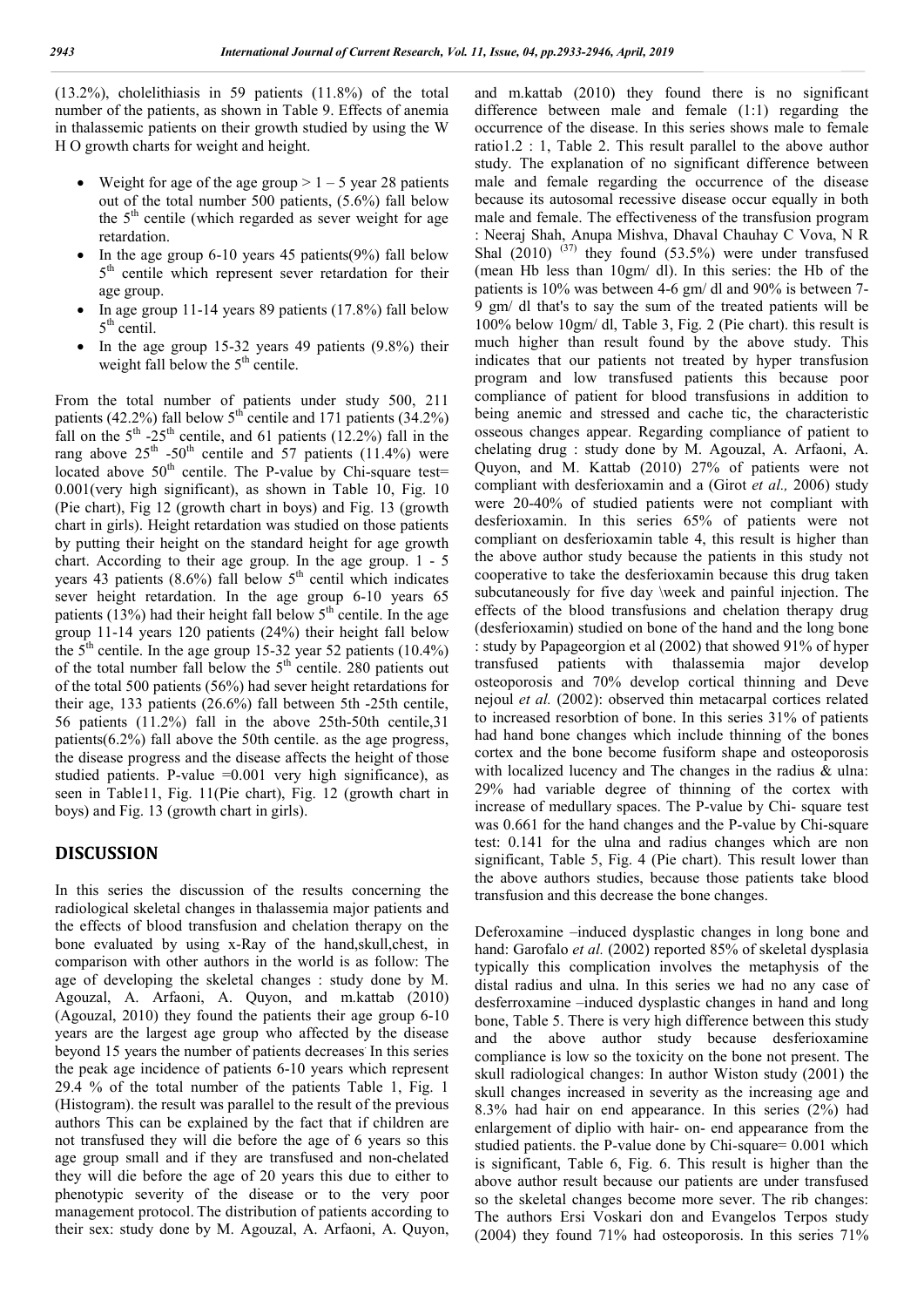had osteoporosis of ribs, changes increased with increasing age. P-value by Chi-square test  $=0.001$  which's very high significant, Table 7, Fig 7 this result in agreement with the above author study. This result is high because the studied patients are under transfused so the osteoporosis represents an important cause of morbidity in adult patients with thalassemia which is multifactorial causes. Cardiomegaly found by chest X-RAY: The study of Kirk *et al.* (2009), who found myocardial siderosis resulting in heart failure remain the major cause of death (50-70%), and Agouzal *et al.* (2010) study where the percentage of heart failure is 6%, Gamberini et al study (2009) where the percentage was (69%). In this series the percentage of cardiomegaly was 60%. P-value was 0.460 (non significant), Table 8, Fig. 8. This result in agreement of Kirk et al and Gamberini et al study and much higher than M. Agouzal study. This high result in the studied patients due to iron over load and cardiac hemosiderosis (Deborah Rund, 2005). Regarding other complications: study of M. Agouzal, A. Arfaoni, A.Quyon, and m.kattab (2010): delayed puberty represent (63%), diabetes mellitus (7%), hypoparathyriodism (4.6%), Mehri Ghafourian Boroujerdnia et al (2009) found Hepatitis C virus infections was 28.1%. In this series Hepatitis C virus infections represent (13.2%), delayed puberty represent (65.6%), diabetes mellitus (11.2%), hypoparathyriodism (10.8%), Table 9. The diabetes mellitus, delayed puberty, hypoparathy-riodism those complication higher in these patients than the above authors study because the patient not compliant to desferroxamine and develops hemosiderosis to the endocrine glands, Hepatitis C virus infections is lower than the above author study because repeated blood transfusions of properly screened blood.

*Cholelithiases:* found by Por tincasa p. e t al study(2004) (40) was 56% and the study don by A.G.Kalayci et al the percentage 11.8% (1999). In this series Cholelithiases represent 11.8% of the studied patients Table 9 which is lower than what found by Por tincasa. et al and the same of A.G. Kalayci et al percentage. The risk of cholelithiasis increases after the age of 10 years so due to the longer survival of patients with B- thalassemia the problem of cholelihiasis is becoming more frequent because o f chronic hemolysis. Regarding the effects of thalassemia major on the growth: The author Anita Saxena (2003) found (20%)of the patients their weight growth curve and height growth curve below  $5<sup>th</sup>$  centile and gradual increases in height and weight till 11 years in boys and till 8 years and 10 years for the both parameter in girls. In this series patients weight growth curves (42%) of patients below  $5<sup>th</sup>$  centile and  $56%$  their height below  $5<sup>th</sup>$  centile and gradual increase till 7 years for weight and 6 years for height for both boys and girls then the curve declines to fall below the normal curve for their age, P-value by Chi-square test= 0.001 for weight growth chart (very high significant), and P-value =0.001 for height growth chart (very high significance), Table 10,Table 11, Fig.10, Fig 11. In this study the result was higher than what had been found by Anita Saxena study This indicates that our patients are stunted in growth earlier and had sever growth retardation this due to poor compliance of the patient for blood transfusion and desferioxamin. The costochondral junction seclerosis which is the sign of desferioxamin toxicity: Garofalo et al (2002) reported 85% of skeletal dysplasia in his studied group while in this series we did not find any case of costochondral junction seclerosis because patients had poor compliance for the drug in contrary the effect of hemosiderosis on the heart, liver and endocrine system cause serous complication.

The end result of this series the peak age incidence of the skeletal change in the age group 6-10 years same as other authors study,65% had no compliance to desferroxamine which is higher than other authors results. Bone changes is lower than other authors studies (31%hand bone change, 29% long bone changes, 2% had sever skull changes hair on end appearance) except the rib osteoporosis (71%) which's the same as other author results. From the non skeletal complications; 60% cardiomegaly,65.6% delayed puberty,11.2% diabetes mellitus,10.8% hypoparathyriodism these complications higher than other authors studies. Both (13.2%) Hepatitis C virus infections and (11.8%) cholelithiasis lower than other authors studies. 42% weight growth retardations, 56% height growth retardations these complications higher than other authors studies as shown in table 12.

#### **Conclusion**

#### **Consequent to what mentioned in this series, the following conclusions:**

- Thalassiemia major patients in Mosul center (77%) of them diagnosed during the 1st year of life, this indicates the severity of the disease which is important in producing the boney changes of thalassimia if not properly transfused.
- (90 %) of those patients their hemoglobin before transfusion is between  $(7 - 9)$  gm /dl, this mean patients not treated by hyper transfusion program, so the boney changes become more evident, (our patients under transfused).
- (31 %) of patients had hand changes: thinning of bone cortex, bone become fusiform, osteoporosis.
- (29 %) had long bone changes (radius, ulna): thinning cortex with increase medullary spaces, which is highest in the age group  $(11-14)$  years, the percentage declines in older age group because of death of those patients due to complications.
- (71 %) of patients had skull changes and these changes and its severity increase with age.
- (71 %) of patients had osteoporosis of ribs which represents an important cause of morbidity in adult thalassimic patients.
- Changes of desferroxamine induced bone dysplasia were not seen in any patient because (65 %) of our patients had poor compliance to use desferroxamine, so its toxicity on the bone not seen in the studied patients.
- The effects of hemosiderosis is due to poor compliance to desferroxamine appear in those patients and in higher percentage than what seen in other studies:
- (60 %) had cardiomegally, (65.5 %) had delayed puberty, (11.5 %) had diabetes mellitus, (10.8 %) had hypoparathyroidism, (13.2 %) had hepatitis C virus infection.
- Cholilithiasis was present in (11.8 %) which was lower than what has been found in other studies because cholilithiasis increased with age and our patients had lower survival rate.
- No any case of extra medullary haematopoesis has been seen in our study because the skeletal feature of thalassimia were ameliorated by frequent transfusion.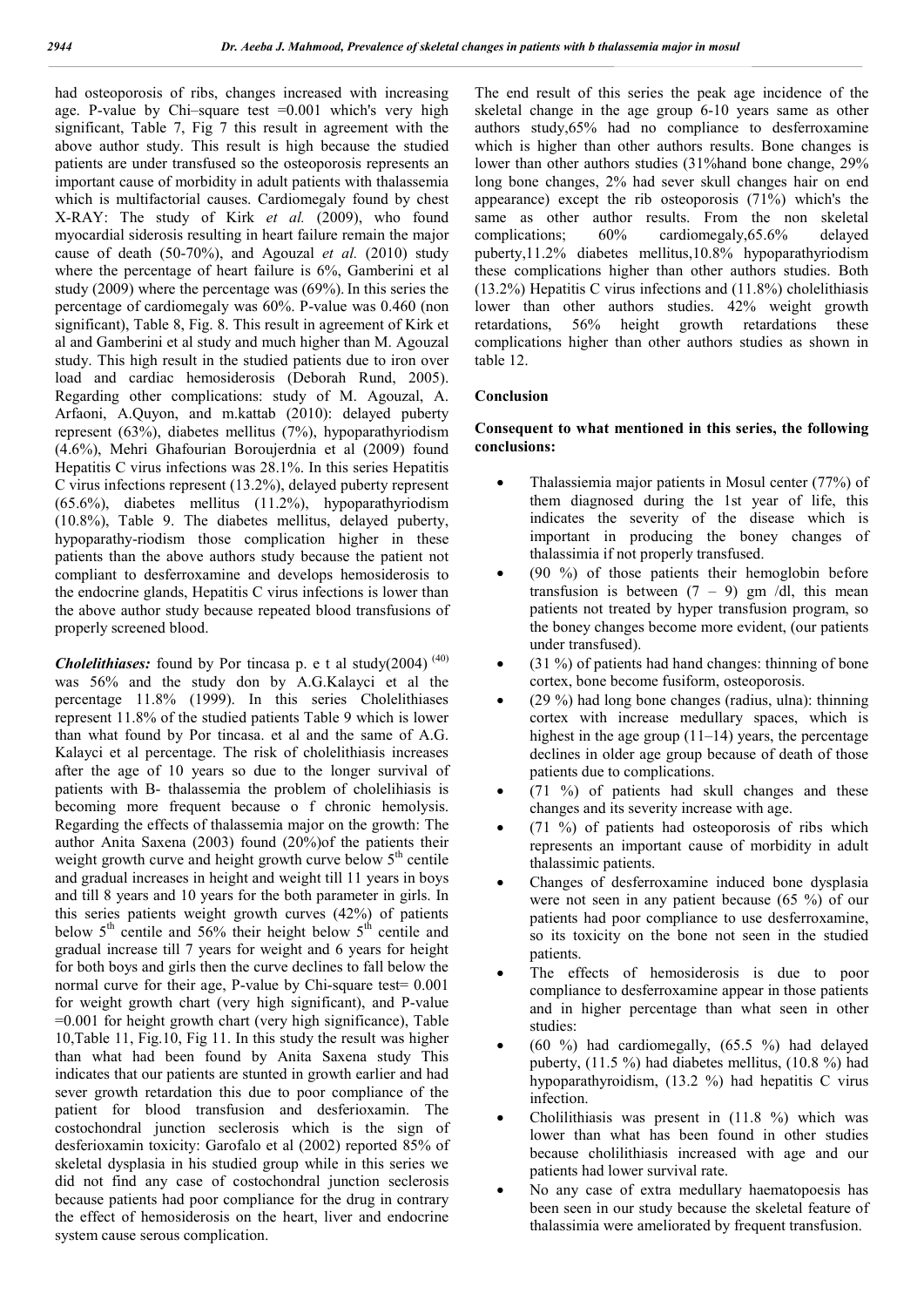Our patients stunted in growth earlier than other study and the retardation of height more prominent than weight due to poor compliance of our patients for blood transfusion and desferroxamine therapy.

#### **Suggestions**

I suggest to use blood hyper transfusion program to supers the effect of anemia on the bones and to use the oral chelating agent which is available in the other country and used to get better compliance of chelation to over com the problem of painful daily subcutaneous injection of desferioxamin and to prevent the problem of hemosiderosis of the liver, heart, endocrine gland.

### **REFERENCES**

- Agouzal, M., Arfaoui, A., Quyou A. and Khattab M. 2010. Beta thalassemia major: The Moroccan Experience. *J of Public Health and Epidemiology*, Vol. 2(2), pp. 25-28.
- Alireza Fotouhi Ghiam, Alireza Hashemi, Samira Taban Mohammad Reza Bordbar, Mehran Karimi 2010. Beta Thalassemia Minor as a Risk Factor for Suicide and Violence: A failure to Replicate. Psychology vol. 1: pp17- 21.
- Anita J. Catlin 2003. Thlassemia: The Facts and the Controversies. Pediatrc Ethics. Issues, and commentary vol. 29 page 6.
- Anita Saxena 2003. Growth retardation in thalassemia major patients. *Int. J. Hum. Genet*., vol. 3 (4): 237-246.
- Asha Shah 2004. Thalassemia Syndromes. Indian J 0f Medical Sciences, Vol. 58 (10): pp 445-449.
- Baker H.Al- Awamy 2000. Thalassemia syndromes in Saudi Arabia Meta analysis of local studies. *Saudi Medical J*., vol. 21(1) :pp 8-17.
- Bedir E M., Helmy AN., Yakout K., Soliman AT. 2008. Review of radiologic skeletal changes in thalassemia. Pediatric Endocrinol. Rev vol. 7 (1): pp 123-126.
- Brill, PW., Winchester, P., Giardina PJ. and Cunningham-Rundles S. 1991. Desferoxamine –Induced Bone Dysplasia in patients with thalassemia major. *AJR* Vol. 156:pp561- 565.
- Carlo Orzincolo, Giuseppe Castaldi and Pier Nuccio Scutellari 1994. Platyspondyly in treated beta thalassemia. Eur. J. of Radiology, Vol. 18(2): pp129-133.
- Chan YL., Pang LM., Chik KW., Cheng JC., Li CK. 2002. Pattern of bone diseases in transfusion–dependent homozygous thalassemia major: Predominance of osteoporosis and desferrioxamine-induced bone dysplasia. Pediatr Radiol, Vol. 37(7): pp 492-497.
- Chan, Y. L. 2000. Desferioxamine –Induced long Bone Changes in thalassemic patients. Clinical Radiology, vol. 55(8):pp 610-614.
- Chan, YL., Tse HY 2002. Imaging in Thalassemia. JHK Coll Radiol vol. 5: pp 155-161.
- Chan, YL., Tse HY. 2002. Imaging in thalassemia. JHK Coll Radiol vol. 5: pp 155-161.
- De Roeck, J., Vanhoenacker, F., Gielen, J., De Schepper, A. 2003. Bilateral humeral changes in Thalassemia major. JBR-BTR, vol.. 86 :pp154-155.
- Deborah Rund, and Eliezer Rachmilewitz 2005. B-Thalassemia,New England. J. Medicine.vol. 353: (11) pp 1135-1146.
- Deborah Rund, Eliezer Rachmilewitz 2005. Thalassemia. *The New England J. of Medicine*,Vol. 353 (11): pp1135-1146.
- Ersi Voskaridou, Evangelos Terpos 2004. New insights in to the path physiology and management of osteoporosis in patient with thalassemia. British J of Hematology vol. 127(2): pp 127-139).
- Eva Marie Erfurth, Helene Homler, Per-Gunnar Nilsson and Bjorn Kornhall 2004. Is growth hormone deficiency contributing to heart failure in patients with thalassemia major? *European J.of Endocrinology* vol. 151: pp 161-166.
- Feng, Z., Sun, E., Lan, H., Zhang, C., Li Q. and Zhu W. 2006. Unrelated donor bone marrow transplantation for Bthalassemia major: an experience from china. *Bone Marrow Transplantation* Vol. 37:pp 171-174.
- Gal Renzo anello, rafaella Origa 2010. Beta Thalassemia. Orphanet Journal of Rare Diseases vol. 5 page 11.
- Galanello R., Origa R. 2010. Beta thalassemia*. Orphanet J Rare Dis*., vol. 21(5):sp 11.
- Kalayci A. G. et al. 1999. The incidence of gallbladder stones and gallbladder function in beta –thalassemiic children. Acta Radilogica. vol. 40. pp 440-443.
- Kamal mansi, Talal Aburjai, Moussa Barqawi and Hamzeh naser 2009. Copper and Zinc in Jordanian patients with B-Thalassemia Major. Research Journal of Biological sciences. Vol. 4 (5): pp 566-572.
- Karimi M., Jamalian N., Rasekhi A., Kashef S. 2007. Magnetic resonance imaging (MRI) findings of joints in young beta thalassemia major patients: fluid surrounding the scaphoid bone :anovel finding, as the possible effect of secondary hemochromatosis. *J Pediatr. Hematol. Oncol*., Vol. 29 (6):pp 393-8.
- Karimi M., Rasekhi, AR., Rasekh M., Nabavizadeh SA., Assadsangabi R., Amirhakimi GH. 2009. Hypoparathyriodisim and intracerebral calcification in patients with beta – thalassemia major. Eur J Radiol.vol 27(3):pp481-484.
- Kirk, P., Porter, J. B., Tanner, M.A., Taylor, J. Anderson. L.J. 2009. Cardiac T2 Magnatic Resonance for Prediction of Cardiac Complications in thalassemia major. *American Heart Association*. Vol.120:pp 1961-1968.
- Krishna M., Goel, Devendra K Gupta 2009. Huchisons Pediatrics. In: Krishna M Goel. Hematological disorders. first edition. Pheasant Run Drive, Missouri, U. S. A, pp (302).
- Lagia, A., Eliopoulos, C., Manolis S. 2006. Thalassemia: macroscopic and radiological study of a case. *International J. of steoarchaeology*., Vol. 17 (3): pp 269-285.
- Louis C. K. Low (2008). Growth of children with Bthalassemia major. Indian J. of Pediatrics, Vol. 72 (2): pp 156-164.
- Margaret A., Hollar, DO. 2002. The hair on end sign 1. Radiology august vol.1 (224):609-610.
- Mehri Ghafourian Boroujerdnia, Mohammad Ali Assareh Zadegan, Khoda Morad Zandian, Morteza Haghirizadeh Rodan 2009. Prevalence of Hepatitis – Cvirus (HCV) among Thalassemia patients in Khuzestan Province, South West Iran. *Pakistan. j. of medical sciences*. Vol. 25 (1), pp 113-117.
- Neeraj Shah, Anupa Mishva, Dhaval Chauhay C Vova, N R Shal, 2010. Study on effectiveness of transfusion program in thalassemia major patients receiving multiple blood transfusion. *Asian J. Transfusion sciences*, Vol. 4 (2), PP. 94-98.
- Orky Weizen Sten, Konstantin Adamsky, Ninette Amariglio, Eliezer Rachmilewitz, Lanra Breda, Stefano Rirello, et al, 2006. mRNA expression of iron regulatory genes in B-Thalassemia intermediates and B thalassemia major. *American- J. of hematology* Vol. 81 (7) : pp 479 – 483.